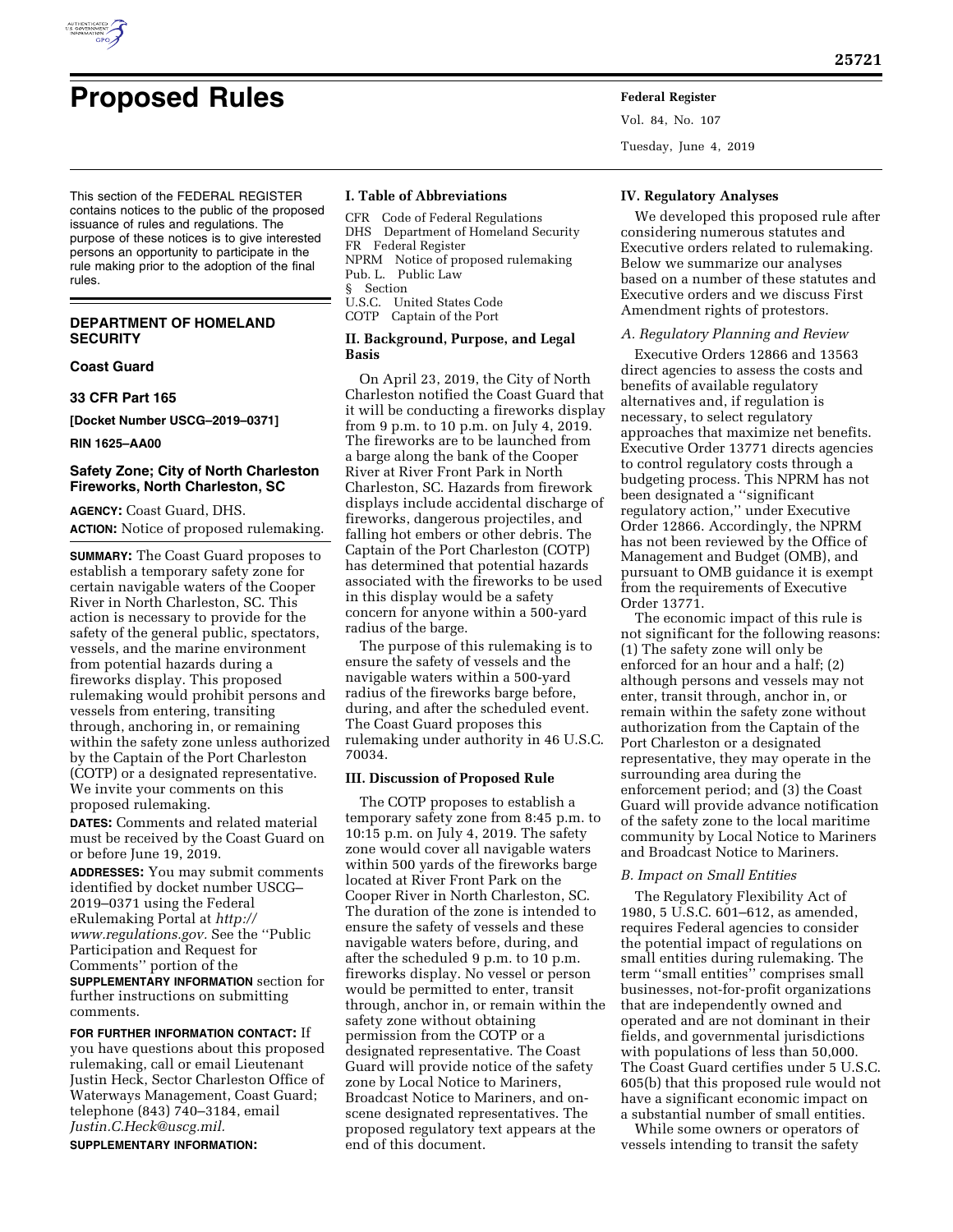zone may be small entities, for the reasons stated in section IV.A. above, this proposed rule would not have a significant economic impact on any owner or operator.

If you think that your business, organization, or governmental jurisdiction qualifies as a small entity and that this rule would have a significant economic impact on it, please submit a comment (see **ADDRESSES**) explaining why you think it qualifies and how and to what degree this rule would economically affect it.

Under section 213(a) of the Small Business Regulatory Enforcement Fairness Act of 1996 (Pub. L. 104–121), we want to assist small entities in understanding this proposed rule. If the rule would affect your small business, organization, or governmental jurisdiction and you have questions concerning its provisions or options for compliance, please contact the person listed in the **FOR FURTHER INFORMATION CONTACT** section. The Coast Guard will not retaliate against small entities that question or complain about this proposed rule or any policy or action of the Coast Guard.

#### *C. Collection of Information*

This proposed rule would not call for a new collection of information under the Paperwork Reduction Act of 1995 (44 U.S.C. 3501–3520).

## *D. Federalism and Indian Tribal Governments*

A rule has implications for federalism under Executive Order 13132, Federalism, if it has a substantial direct effect on the States, on the relationship between the national government and the States, or on the distribution of power and responsibilities among the various levels of government. We have analyzed this proposed rule under that Order and have determined that it is consistent with the fundamental federalism principles and preemption requirements described in Executive Order 13132.

Also, this proposed rule does not have tribal implications under Executive Order 13175, Consultation and Coordination with Indian Tribal Governments, because it would not have a substantial direct effect on one or more Indian tribes, on the relationship between the Federal Government and Indian tribes, or on the distribution of power and responsibilities between the Federal Government and Indian tribes. If you believe this proposed rule has implications for federalism or Indian tribes, please contact the person listed in the **FOR FURTHER INFORMATION CONTACT** section.

### *E. Unfunded Mandates Reform Act*

The Unfunded Mandates Reform Act of 1995 (2 U.S.C. 1531–1538) requires Federal agencies to assess the effects of their discretionary regulatory actions. In particular, the Act addresses actions that may result in the expenditure by a State, local, or tribal government, in the aggregate, or by the private sector of \$100,000,000 (adjusted for inflation) or more in any one year. Though this proposed rule would not result in such an expenditure, we do discuss the effects of this rule elsewhere in this preamble.

### *F. Environment*

We have analyzed this proposed rule under Department of Homeland Security Management Directive 023–01 and Environmental Planning COMDTINST 5090.1 (series), which guide the Coast Guard in complying with the National Environmental Policy Act of 1969 (42 U.S.C. 4321–4370f), and have made a preliminary determination that this action is one of a category of actions that do not individually or cumulatively have a significant effect on the human environment. This proposed rule involves a temporary safety zone lasting an hour and a half that would prohibit entry within 500 yards of a barge from which fireworks will be launched. Normally such actions are categorically excluded from further review under paragraph L60(a) in Table 3–1 of U.S. Coast Guard Environmental Planning Implementing Procedures 5090.1. A preliminary Record of Environmental Consideration supporting this determination is available in the docket where indicated under **ADDRESSES**. We seek any comments or information that may lead to the discovery of a significant environmental impact from this proposed rule.

### *G. Protest Activities*

The Coast Guard respects the First Amendment rights of protesters. Protesters are asked to contact the person listed in the **FOR FURTHER INFORMATION CONTACT** section to coordinate protest activities so that your message can be received without jeopardizing the safety or security of people, places, or vessels.

# **V. Public Participation and Request for Comments**

We view public participation as essential to effective rulemaking, and will consider all comments and material received during the comment period. Your comment can help shape the outcome of this rulemaking. If you submit a comment, please include the

docket number for this rulemaking, indicate the specific section of this document to which each comment applies, and provide a reason for each suggestion or recommendation.

We encourage you to submit comments through the Federal eRulemaking Portal at *[http://](http://www.regulations.gov) [www.regulations.gov.](http://www.regulations.gov)* If your material cannot be submitted using *[http://](http://www.regulations.gov) [www.regulations.gov,](http://www.regulations.gov)* contact the person in the **FOR FURTHER INFORMATION CONTACT** section of this document for alternate instructions.

We accept anonymous comments. All comments received will be posted without change to *[http://](http://www.regulations.gov) [www.regulations.gov](http://www.regulations.gov)* and will include any personal information you have provided. For more about privacy and the docket, visit *[http://](http://www.regulations.gov/privacyNotice) [www.regulations.gov/privacyNotice.](http://www.regulations.gov/privacyNotice)* 

Documents mentioned in this NPRM as being available in the docket, and all public comments, will be in our online docket at *<http://www.regulations.gov>*  and can be viewed by following that website's instructions. Additionally, if you go to the online docket and sign up for email alerts, you will be notified when comments are posted or a final rule is published.

### **List of Subjects in 33 CFR Part 165**

Harbors, Marine safety, Navigation (water), Reporting and recordkeeping requirements, Security measures, Waterways.

For the reasons discussed in the preamble, the Coast Guard proposes to amend 33 CFR part 165 as follows:

## **PART 165—REGULATED NAVIGATION AREAS AND LIMITED ACCESS AREAS**

■ 1. The authority citation for part 165 continues to read as follows:

**Authority:** 46 U.S.C. 70034, 70051; 33 CFR 1.05–1, 6.04–1, 6.04–6, and 160.5; Department of Homeland Security Delegation No. 0170.1.

■ 2. Add § 165.T07–0371 to read as follows:

#### **§ 165.T07–0371 Safety Zone; City of North Charleston Fireworks, North Charleston, SC.**

(a) *Location.* This rule establishes a safety zone on all waters within a 500 yard radius of the barge, from which fireworks will be launched on the bank of the Cooper River at River Front Park in North Charleston, SC.

(b) *Definition.* The term ''designated representative'' means Coast Guard Patrol Commanders, including Coast Guard coxswains, petty officers, and other officers operating Coast Guard vessels, and Federal, state, and local